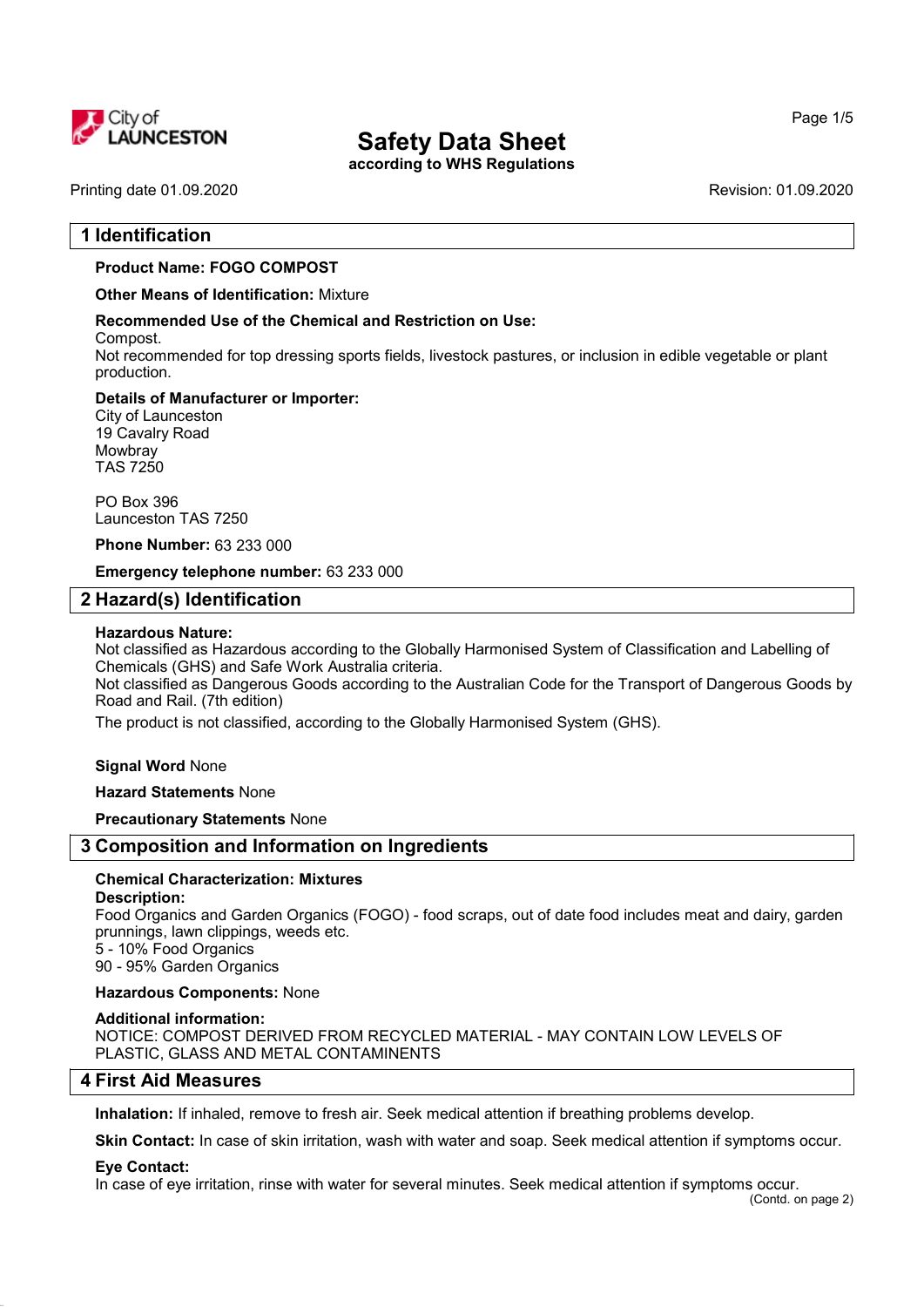# Safety Data Sheet

according to WHS Regulations

Printing date 01.09.2020 Revision: 01.09.2020

### Product Name: FOGO COMPOST

Ingestion:

If swallowed, do not induce vomiting. Rinse mouth with water. Seek medical attention if symptoms occur.

Symptoms Caused by Exposure: No adverse health effects expected.

# 5 Fire Fighting Measures

Suitable Extinguishing Media: Use fire extinguishing methods suitable to surrounding conditions.

### Specific Hazards Arising from the Chemical:

Hazardous combustion products include oxides of carbon and various organic compounds. This product is not flammable, but may burn or decompose in a fire. Product close to fire should be removed if safe to do so. Use water spray to cool fire exposed product.

#### Special Protective Equipment and Precautions for Fire Fighters:

When fighting a major fire wear self-contained breathing apparatus and protective equipment.

# 6 Accidental Release Measures

## Personal Precautions, Protective Equipment and Emergency Procedures:

Wear approved dust/particulate filter respirator and full protective clothing. Evacuate all non-essential personnel from affected area. Do not breathe dust. Ensure adequate ventilation.

#### Environmental Precautions:

In the event of a major spill, prevent spillage from entering drains or water courses.

## Methods and Materials for Containment and Cleaning Up:

Stop leak if safe to do so, sweep into a pile and shovel into drums for subsequent disposal. Avoid generating dust. Provide adequate ventilation.

# 7 Handling and Storage

### Precautions for Safe Handling:

This composted product can contain toxic mould, bacteria and fungi.

Use of safe work practices are recommended to avoid eye or skin contact and inhalation of dust. Food, beverages and tobacco products should not be stored or consumed where this material is in use. Always wash hands before smoking, eating, drinking or using the toilet. Wash contaminated clothing and other protective equipment before storage or re-use.

### Conditions for Safe Storage:

Store in a cool, dry and well ventilated area. Protect from heat, sparks, open flames and other sources of ignition.

# 8 Exposure Controls and Personal Protection

#### Exposure Standards:

The product does not contain any relevant quantities of materials with critical values that have to be monitored at the workplace.

Engineering Controls: Ensure adequate ventilation of the working area.

Respiratory Protection: Respiratory protection is not required under normal use conditions.

### Skin Protection:

Protective gloves are recommended. See Australian/New Zealand Standard AS/NZS 2161 for more information. When selecting gloves for use against certain chemicals, the degradation resistance, permeation rate and permeation breakthrough time should be considered.

Occupational protective clothing (depending on conditions in which it has to be used, in particular as regards the period for which it is worn, which shall be determined on the basis of the seriousness of the risk, the frequency of exposure to the risk, the characteristics of the workstation of each worker and the performance of the protective clothing). See Australian/New Zealand Standard AS/NZS 4501 for more information.

(Contd. of page 1)

Page 2/5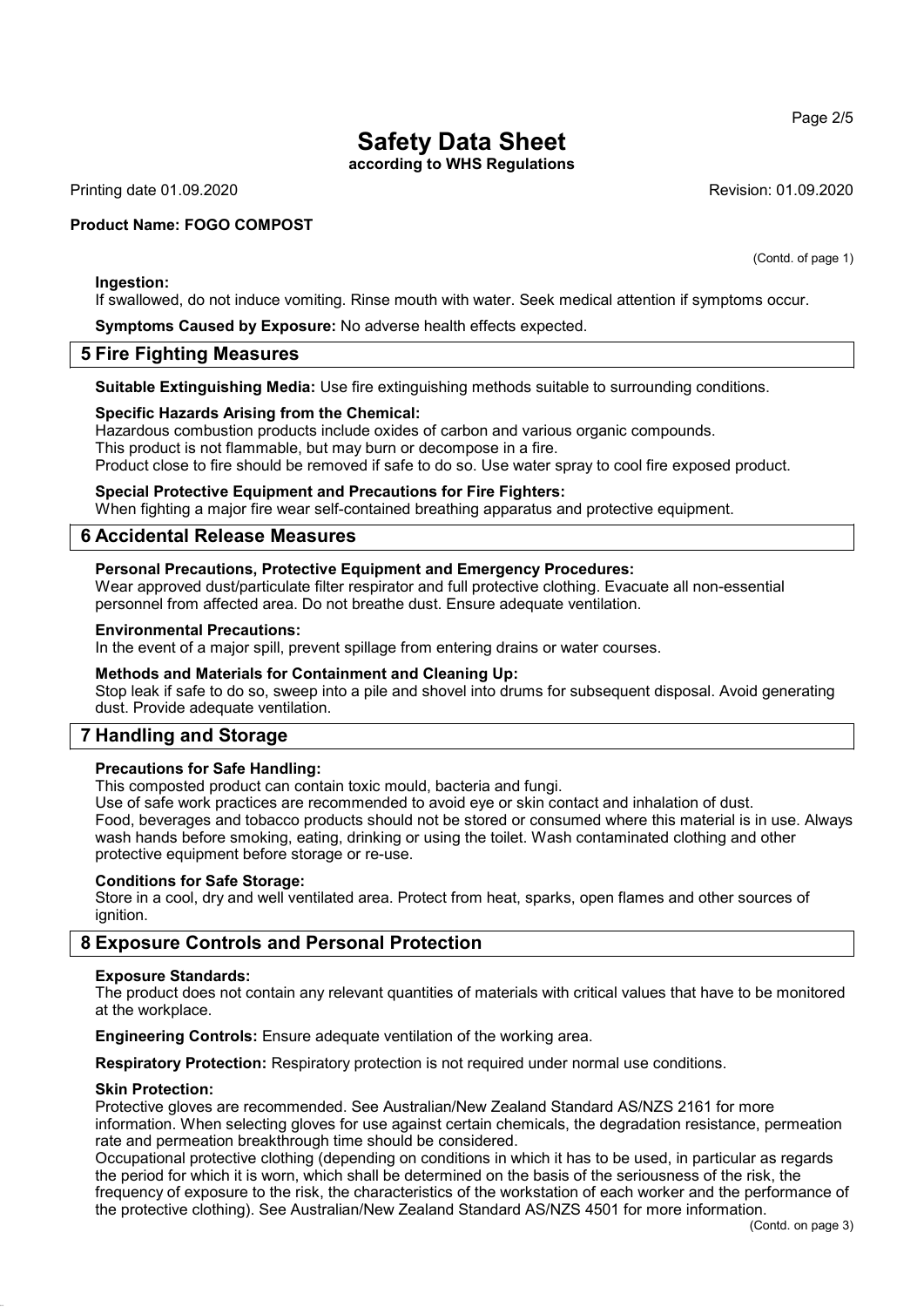# Safety Data Sheet according to WHS Regulations

Printing date 01.09.2020 **Revision: 01.09.2020** Revision: 01.09.2020

#### Product Name: FOGO COMPOST

(Contd. of page 2)

Eye and Face Protection: Eye protection is not required under normal use conditions.

# 9 Physical and Chemical Properties

| Appearance:                                                              |                           |
|--------------------------------------------------------------------------|---------------------------|
| Form:                                                                    | Solid                     |
| Colour:                                                                  | No information available  |
| Odour:                                                                   | No information available  |
| <b>Odour Threshold:</b>                                                  | No information available  |
| pH-Value:                                                                | No information available  |
| <b>Melting point/freezing point:</b>                                     | No information available  |
| <b>Initial Boiling Point/Boiling Range:</b>                              | No information available  |
| <b>Flash Point:</b>                                                      | No information available  |
| <b>Flammability:</b>                                                     | Product is not flammable. |
| <b>Auto-ignition Temperature:</b>                                        | No information available  |
| <b>Decomposition Temperature:</b>                                        | No information available  |
| <b>Explosion Limits:</b>                                                 |                           |
| Lower:                                                                   | No information available  |
| Upper:                                                                   | No information available  |
| Vapour Pressure:                                                         | No information available  |
| <b>Relative Density:</b>                                                 | No information available  |
| <b>Vapour Density:</b>                                                   | No information available  |
| <b>Evaporation Rate:</b>                                                 | No information available  |
| <b>Solubility in Water:</b>                                              | No information available  |
| <b>Partition Coefficient (n-octanol/water):</b> No information available |                           |
| Viscosity:                                                               | No information available  |

# 10 Stability and Reactivity

Possibility of Hazardous Reactions: Hazardous polymerisation will not occur.

Chemical Stability: Stable at ambient temperature and under normal conditions of use.

Conditions to Avoid: Heat, sparks, open flames and other sources of ignition.

Incompatible Materials: No further relevant information available.

Hazardous Decomposition Products: Oxides of carbon and various organic compounds.

# 11 Toxicological Information

Toxicity:

LD50/LC50 Values Relevant for Classification: No information available

#### Acute Health Effects

Inhalation: No adverse health effects expected. Skin: No adverse health effects expected. Eye: No adverse health effects expected. Ingestion: No adverse health effects expected.

Skin Corrosion / Irritation: Based on classification principles, the classification criteria are not met.

Serious Eye Damage / Irritation: Based on classification principles, the classification criteria are not met.

Respiratory or Skin Sensitisation: Based on classification principles, the classification criteria are not met.

Germ Cell Mutagenicity: Based on classification principles, the classification criteria are not met.

#### Page 3/5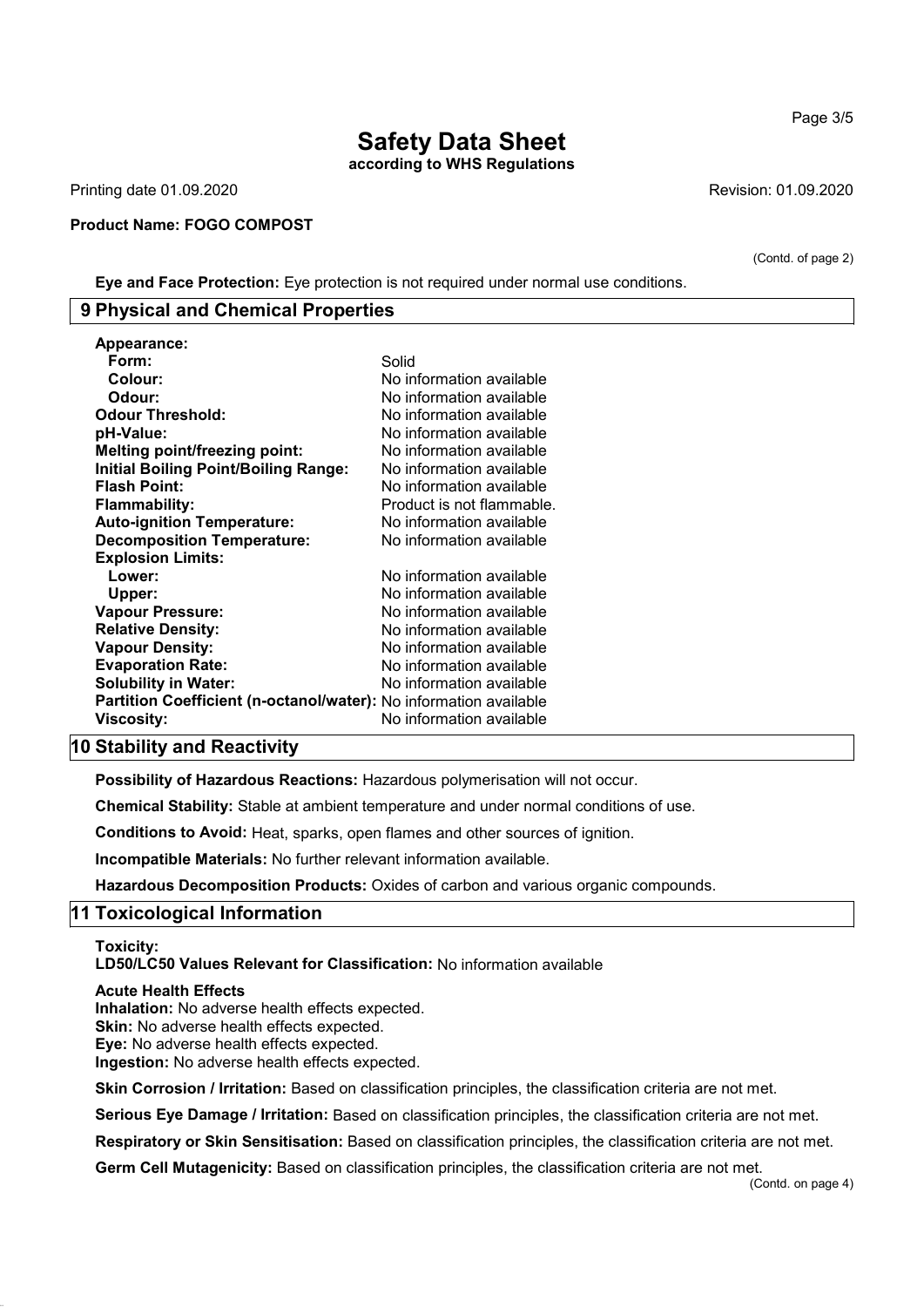Page 4/5

# Safety Data Sheet

according to WHS Regulations

Printing date 01.09.2020 Revision: 01.09.2020

## Product Name: FOGO COMPOST

(Contd. of page 3)

Carcinogenicity: This product does NOT contain any IARC listed chemicals.

Reproductive Toxicity: Based on classification principles, the classification criteria are not met.

Specific Target Organ Toxicity (STOT) - Single Exposure: Based on classification principles, the classification criteria are not met.

Specific Target Organ Toxicity (STOT) - Repeated Exposure: Based on classification principles, the classification criteria are not met.

Aspiration Hazard: Based on classification principles, the classification criteria are not met.

Chronic Health Effects: No information available

Existing Conditions Aggravated by Exposure: No information available

Additional toxicological information: May contain toxic mould, bacteria and fungi.

# 12 Ecological Information

Ecotoxicity:

Aquatic toxicity: No further relevant information available.

Persistence and Degradability: No further relevant information available.

Bioaccumulative Potential: No further relevant information available.

Mobility in Soil: No further relevant information available. Other adverse effects: No further relevant information available.

# 13 Disposal Considerations

Disposal Methods and Containers: Dispose according to applicable local and state government regulations.

Special Precautions for Landfill or Incineration: Please consult your state Land Waste Management Authority for more information.

# 14 Transport Information

UN Number Not regulated

Proper Shipping Name Not regulated

Dangerous Goods Class Not regulated

Packing Group: Not regulated

# 15 Regulatory Information

Australian Inventory of Chemical Substances: This product contains no hazardous ingredients.

Standard for the Uniform Scheduling of Drugs and Poisons (SUSMP) - Poison Schedule: Not Scheduled.

### Australia: Priority Existing Chemicals

None of the ingredients is listed.

# 16 Other Information

### Date of Preparation or Last Revision: 01.09.2020

**Prepared by: MSDS.COM.AU Pty Ltd www.msds.com.au** 

#### Abbreviations and acronyms:

GHS: Globally Harmonised System of Classification and Labelling of Chemicals